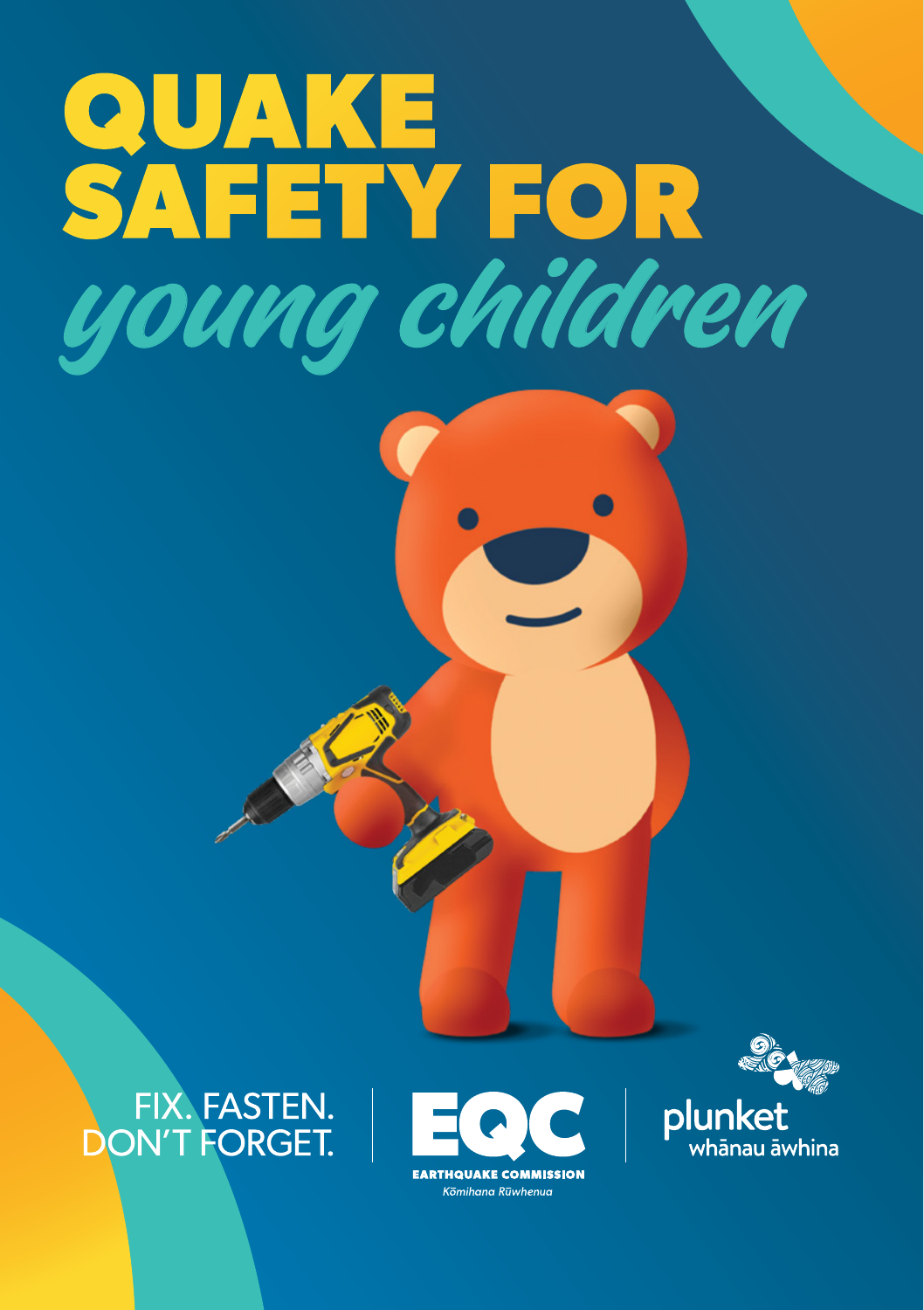

## **Earthquakes and**  New Zealand

Aotearoa New Zealand didn't get its nickname of 'the shaky isles' for nothing. Every year our land experiences around **150 earthquakes** strong enough to be felt by people.

Most earthquakes have little impact on us, but our recent history is scattered with earthquakes that have caused significant damage to property and injuries to people.

We know that another damaging earthquake will happen, but we don't know exactly when or where. What we do know is that preparing today will help protect your home and your whānau.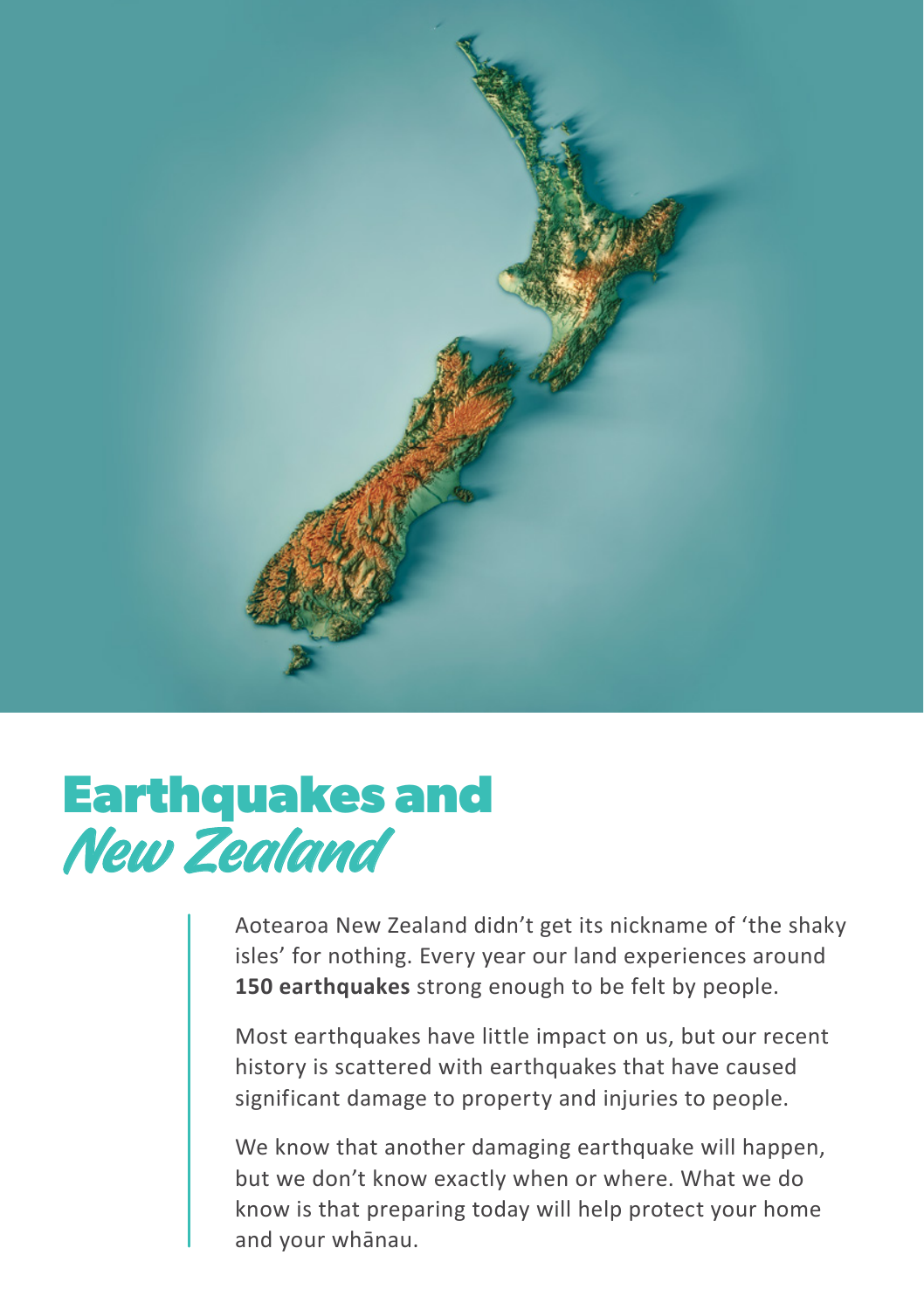## **Making your child's room safer for quakes is** quick and easy

Children can be hurt by falling objects during earthquake shaking, so we need to make their environment as safe as possible. Here are six important steps to take in your child's room that will help make it safer.

**F** Use brackets or straps to **secure tall and heavy furniture** items to wall studs. See over the page to learn how.

Place your child's **bassinet, cot or bed away from windows**—ideally next to an internal wall.

F **Hang pictures or shelves away from where your child sleeps** so nothing can fall onto them.

F Ensure any pictures or mirrors in the room are **hung on appropriate hooks** (no single nails).

Move any heavy items off high shelves to a safer spot lower down.

F If your child's cot or bed has castors, **make sure the castors are locked** to help prevent the cot or bed moving around during earthquake shaking.

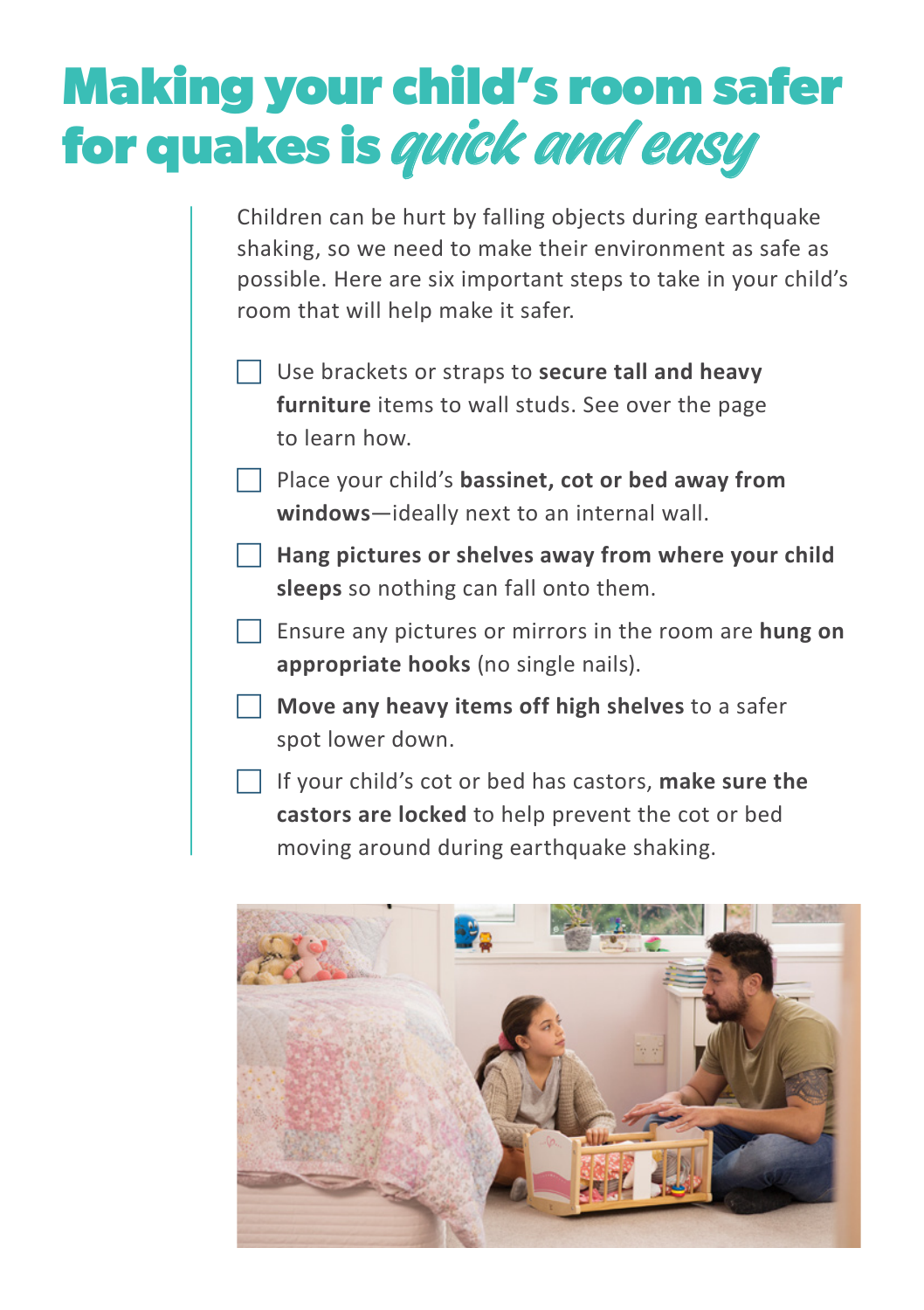# **Securing tall and heavy**<br>furniture

Items of furniture such as drawers and bookcases can topple over during earthquake shaking (or if a toddler tries to use them as a ladder). The good news is making these items safer is pretty straightforward.

If you're renting, your landlord should allow you to secure tall and heavy items to make them safer. Just make sure you discuss it with them first.

#### **How to secure tall and heavy furniture**

- 1. Use a pencil to mark the wall where the top of the furniture comes to, then move the furniture from the wall.
- 2. Find the studs in the wall by tapping lightly and listening for the duller sound of the stud. You can also use an electronic stud finder.
- 3. Use 63mm 12-gauge screws to screw metal angle brackets into the wall studs. To hide the brackets as much as possible, attach them as two upside down Ls, with the bracket arm facing downward against the wall.
- 4. Move the item of furniture back to the wall.
- 5. Screw the other arm of the bracket down onto the furniture with 15-25mm 8-gauge screws.



If you don't want to screw into an item of furniture, stick-on restraints are available from hardware stores or online. Be sure to check the brackets or straps are suitable for the size of the furniture you're securing.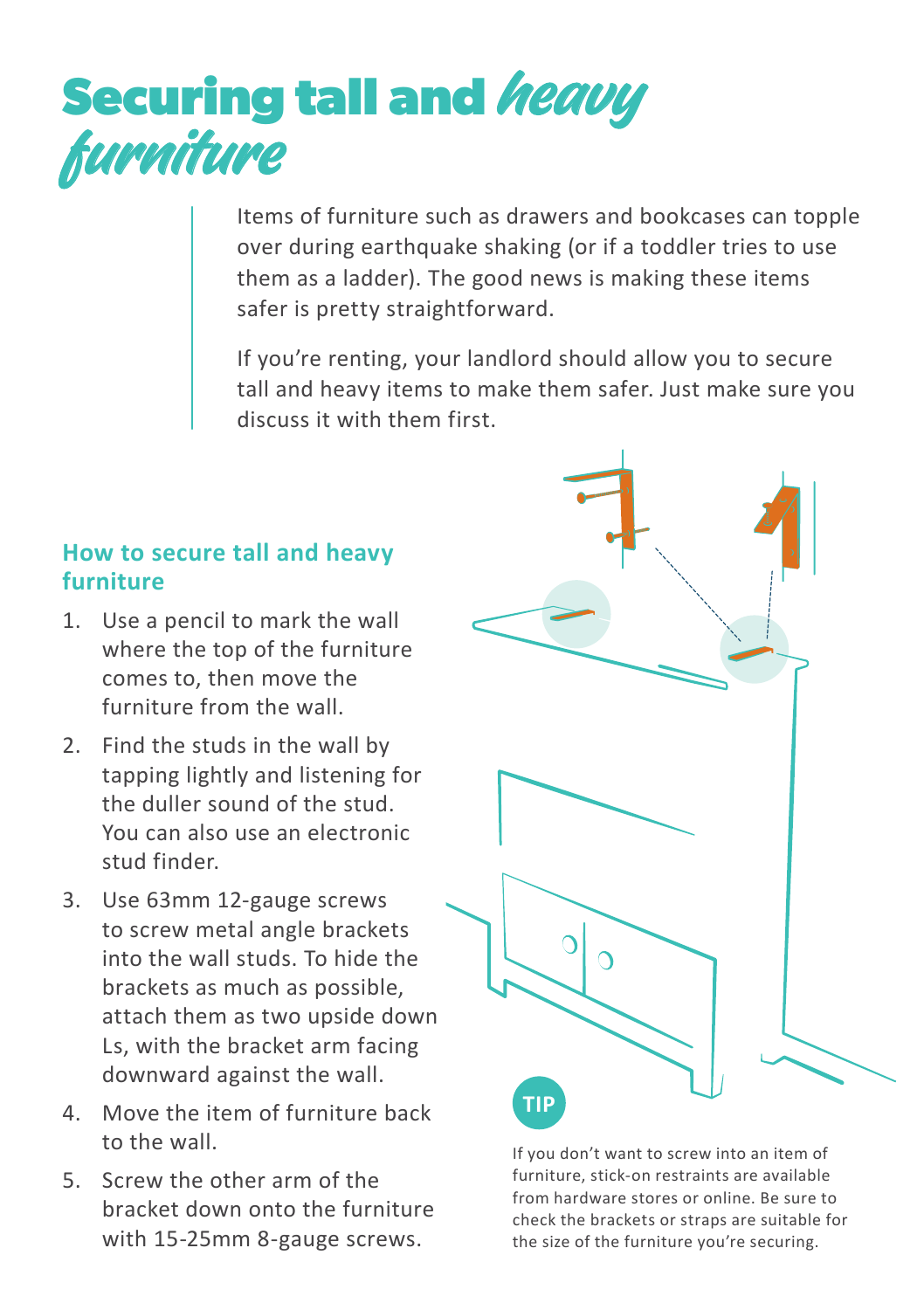

Now you've completed the steps to make your child's room safer, think about what other items around your home could also be a hazard.

It's a great idea to secure tall and heavy furniture and appliances throughout your home. Think about bookcases, cabinets, TVs and whiteware. Latches on cupboards and drawers will not only help keep curious little ones safe, but will also help keep items in place during earthquake shaking.

There are lots of things you can do to make your place more secure and every step you take will make you and your whānau that extra bit safer.



Find out how to prepare your home and protect your whānau at **eqc.govt.nz/be-prepared**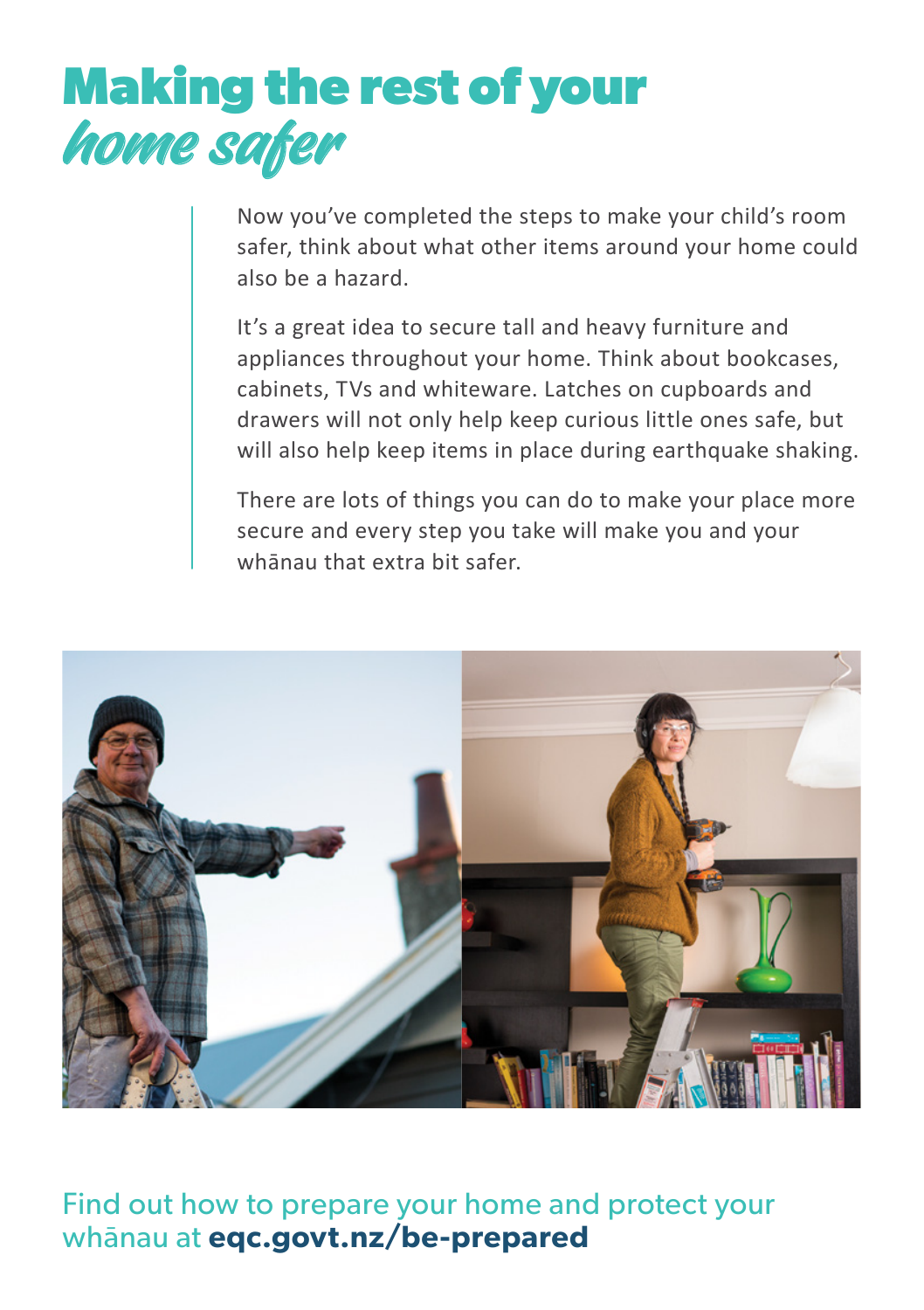## **Protecting your baby or child during an** earthquake

If you're with your child during an earthquake, carefully hold them against your chest and **Drop, Cover and Hold**—ideally under a sturdy piece of furniture. This is a bit easier with infants who are not yet crawling, but you can still provide protection to an older child by crouching over them and holding them in place. Be sure to cover your own neck and head too and make sure your baby still has space to breathe.

## **Caring for babies in an**  emergency

Babies need special care and attention in an emergency. As roads and shops may be closed for three days or more you'll need to have supplies to get your baby through. Think about:

- disposable nappies
- baby wipes
- alcohol-based hand sanitiser
- rubbish bags for dirty nappies
- any medicines or creams your baby needs
- disposable gloves
- spare clothes, a blanket or special toy
- formula and clean water (see next page for more)

Make sure you also have supplies for your child in a grab bag, in case you need to leave home in a hurry. If your child often stays with family or carers, have some emergency supplies at their place as well as at home.

Information on this page is from the National Emergency Management Agency. For more on how to get ready and get through emergencies visit **getready.govt.nz**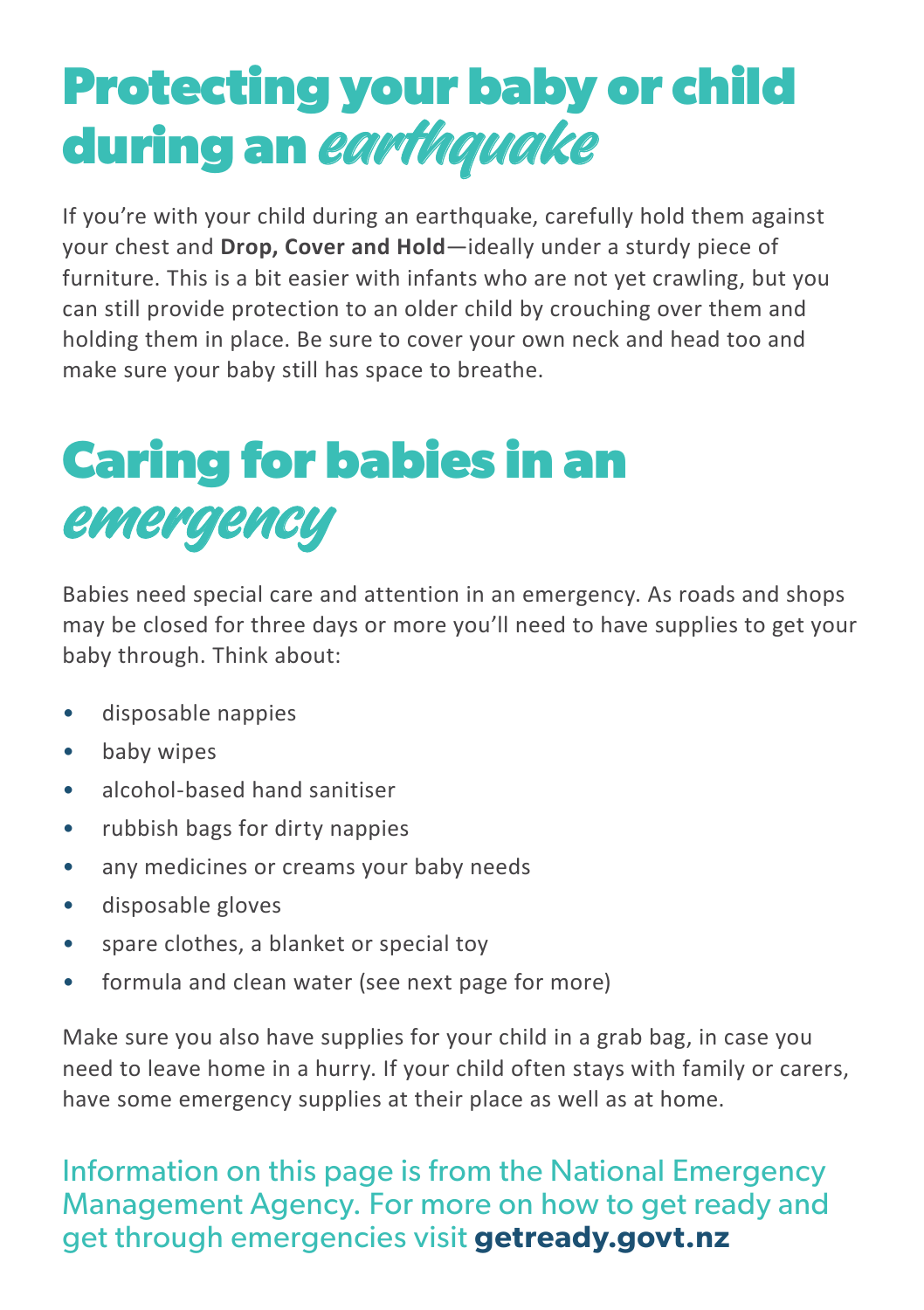## **Feeding baby in an**  emergency

The Ministry of Health | Manatū Hauora has published advice on feeding infants in an emergency.

Breastfeeding in an emergency is safe and helps your baby fight off stress and infections. Remember 'Looking after the mum is looking after the baby' so make sure you keep your energy up by having enough to eat and drink.

If you are using formula, you will need infant formula and clean water as well as feeding and sterilisation equipment to look after your baby in an emergency. That means you'll need to plan carefully for how you'd manage if water and power supplies were cut off.

The Ministry of Health website has more information on how to prepare for and get through an emergency while caring for a baby aged 0-12 months.

Search *'emergency feeding'* at **health.govt.nz** for more.